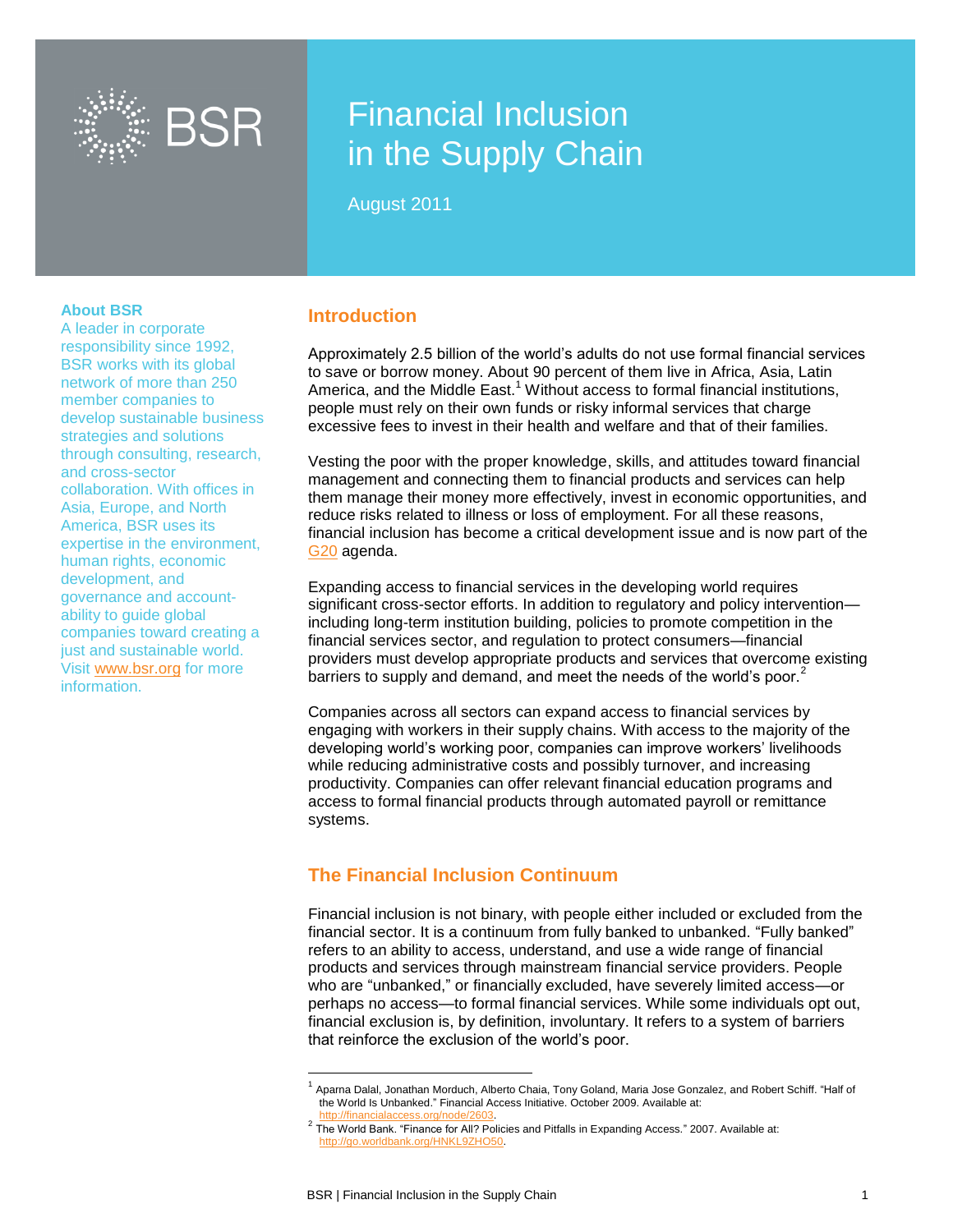#### **Financial Inclusion**:

*A state in which all people who can use them have access to a full suite of quality financial services, provided at affordable prices, in a convenient manner, and with dignity for the clients.*

—**Center for Financial Inclusion**

#### **Financial Literacy**:

*The combination of consumers' understanding of financial products and concepts, and their ability and confidence to appreciate financial risks and opportunities to make informed choices, to know where to go for help, and to take other effective actions to improve their financial well-being.*

> **—The World Bank, DFID, and OECD**



The lack of suitably priced, physically accessible products and services, combined with a lack of awareness and education to drive demand, ensure that the world's poor remain excluded from formal financial services. Mainstream financial service providers are often unable or unwilling to offer products and services that are tailored, marketed, delivered, and made accessible to lowincome users. The primary barriers related to supply include:

- » **Physical access:** Access to banks and formal financial service providers remains low throughout the developing world. This condition is especially true in rural areas, where poor infrastructure and low population densities make it cost-prohibitive for financial institutions to invest in ATMs or bank branches. People must therefore travel for several hours to reach a financial institution. For example, Ethiopia has less than one bank branch or ATM for every 100,000 people, compared to 96 for every 100,000 people in Spain.<sup>3</sup>
- » **Eligibility requirements:** Banks often require photo identification and credit history to open an account; yet many of the world's low-income workers, even those employed in the formal economy, do not have access to government identification and have never used formal financial services. These requirements make it impossible for them to open accounts even if they have money saved.
- » **Affordability:** Most formal financial institutions have strict minimum-balance terms, require financial collateral, and charge access fees that make users pay a fixed rate or percentage for each transaction. Low-income workers cannot afford these requirements.

The lack of demand results from low levels of awareness, education, and literacy. Many of the world's working poor have never been part of the formal financial system; therefore, they lack the skills and capacity to use and benefit from its existing products and services. Others distrust the system.

Demand for financial services is intrinsically tied to financial literacy. To boost literacy throughout the developing world, NGOs and financial companies are creating more financial training and educational programs that cover topics such as how to budget, save, and access and manage credit. To be successful, these programs must not only adjust to local contexts; they also must transform education into empowerment, teaching individuals how to evaluate their financial situations and incorporate financial products into their lives. $4$  In doing this, financial literacy programs drive demand for financial products throughout the developing world.

 3 The World Bank. "Finance for All? Policies and Pitfalls in Expanding Access." 2007. Available at:

<sup>&</sup>lt;sub>4</sub> [http://go.worldbank.org/HNKL9ZHO50.](http://go.worldbank.org/HNKL9ZHO50)<br><sup>4</sup> The World Bank, DFID, and OECD. "The Case for Financial Literacy in Developing Countries: Promoting Access to Finance by Empowering Consumers." 2009. Available at: [www.oecd.org/dataoecd/35/32/43245359.pdf.](http://www.oecd.org/dataoecd/35/32/43245359.pdf)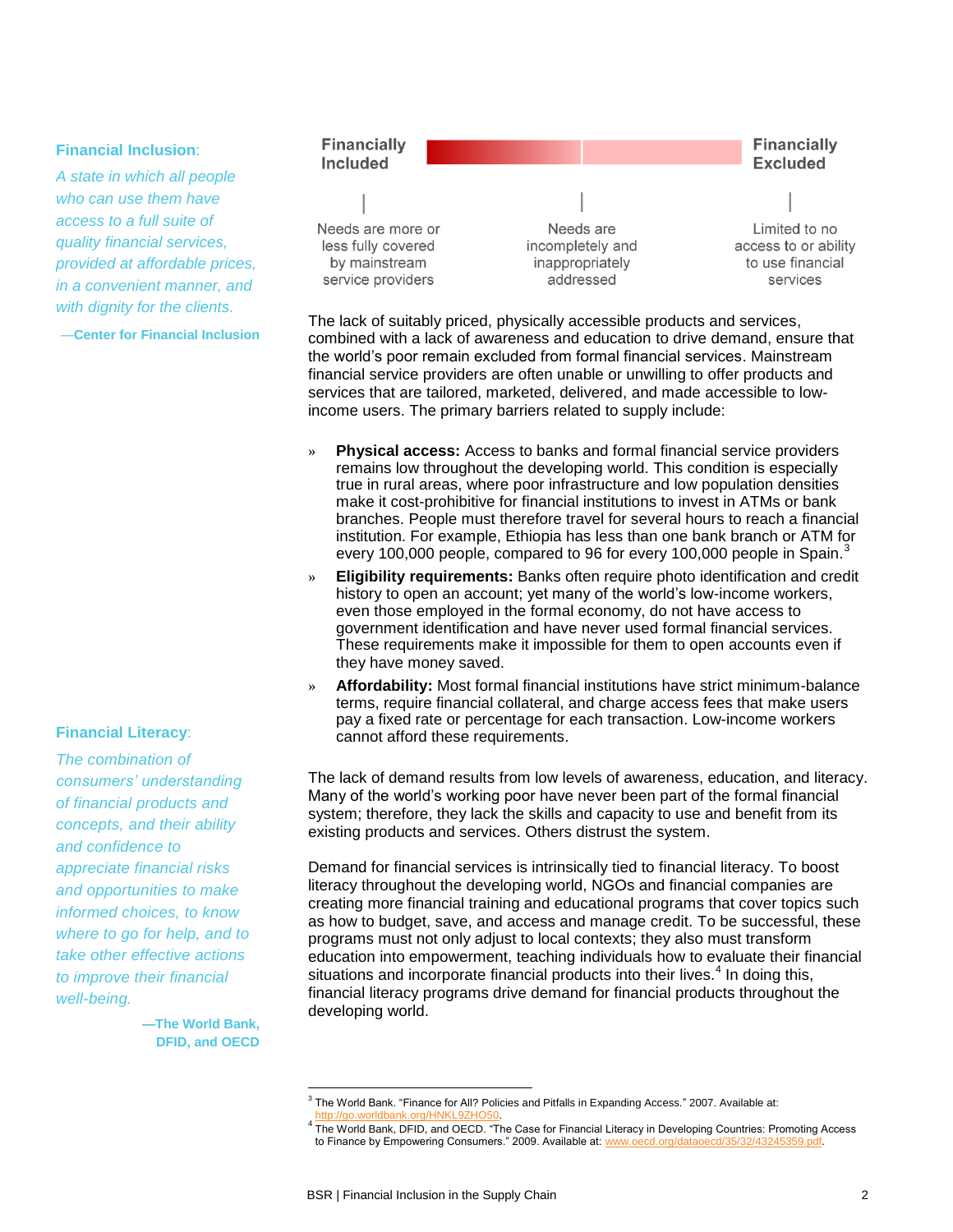# **Case Study: Primark**

#### **Country:** India

**Focus:** Savings accounts for factory workers

**Description:** Primark has partnered with [Geosansar,](http://geosansar.com/index.php) a social enterprise focused on access to savings in India, to provide electronic payroll to workers in supplier factories. The accounts are part of the State Bank of India network. With more than 18,000 branches, it is the largest commercial bank in India.

**Design:** Bank accounts are opened and accessed using state-of-the-art biometric finger-scanning devices, providing a safe and secure system that does not rely on documentation. Kiosks are located near factories and in the communities where workers live.

**Education: Geosansar staff** provide financial education and literacy training in the account opening process.

**Impact:** Geosansar expects to have 400 kiosks open in the next few years and reach as many as 20 million to 30 million low-paid workers in India. Workers have reported spending less time traveling to the nearest access point and increased savings. Primark will be collecting metrics to demonstrate the program's impact over the course of a year.

# **Focusing on Savings**

While the world's poor need access to a range of financial products and services—including insurance, credit, and money transfers—savings is often overlooked. Providing people with a safe and reliable place to store their money enables them to rely on savings for basic consumption in the event of income fluctuations, save for investments in themselves and their families, and build rainy day funds. Formal savings levels remain low throughout the developing world, but not because the poor do not prefer to save. In fact, studies have shown that the poor prefer to rely on savings rather than loans at a rate of 12 to 1. $5$ 

Without a formal, secure place to store their incomes, the world's working poor tend to store their earnings in cash, or in assets such as jewelry and livestock. These methods are prone to significant risk from loss or theft, reducing the overall return on savings. In sub-Saharan rural Africa, as much as 20 percent of informal savings is lost because of fires and floods.<sup>6</sup> Low demand for *formal* financial services speaks less to a lack of potential demand and more to the lack of financial education that would highlight the advantages of such services.

The benefit is clear: Savings help the poor climb out of poverty. Specifically, access to formal savings products allows people to:

- » **Weather bad times:** The poor are better able to cope when they become unemployed or sick if they have savings. One study, for instance, showed that having a savings account helped women avoid taking time off from work when forced to deal with life's unexpected emergencies.
- » **Generate large sums of money for investments and major events:** Savings help the poor make major investments and purchases, including housing, health, and education for their children.
- » **Manage day-to-day expenses:** Savings accounts help individuals maintain a stable level of consumption in spite of fluctuations in income.

# **Women and Finance**

l

While the benefits of saving apply to both genders, women stand to gain disproportionately from participating in the formal financial sector. When they have greater financial independence, women have more bargaining power at home and influence over family decisions. In addition, women typically spend the majority of their savings on goods and services that positively affect the health and educational well-being of their families, thereby creating a virtuous cycle that leads to long-term prosperity.<sup>8</sup>

Women make up between 60 percent and 80 percent of the global export manufacturing labor force and 70 percent of the agricultural labor force. <sup>9</sup> The growth of women in the labor force is also driving their power as consumers in the global market. A 2010 Booz & Company report estimates that women are set

<sup>&</sup>lt;sup>5</sup> Bill and Melinda Gates Foundation. "Melinda Gates Challenges Global Leaders: Create Savings Accounts and Bring Financial Security to the World's Poorest." November 16, 2010. Available at:

[www.gatesfoundation.org/press-releases/Pages/melinda-gates-at-global-savings-forum-101116.aspx.](http://www.gatesfoundation.org/press-releases/Pages/melinda-gates-at-global-savings-forum-101116.aspx)<br><sup>6</sup> Barclays and the Economist Intelligence Unit. "Banking for Billions: Increasing Access to Financial Services." 2010.

Available at: www.newsroom.b <sup>7</sup> Pascaline Dupas and Jonathan Robinson. "Savings Constraints and Microenterprise Development: Evidence from a Field Experiment in Kenya." The National Bureau of Economic Research. February 26, 2011. Available at:

<sup>&</sup>lt;u>www.econ.ucla.edu/pdupas/SavingsConstraints.pdf</u>.<br><sup>8</sup> Chhavi Ghuliani. "Addressing Financial Inclusion: How ANZ Is Using CSR to Access New Markets." BSR Insight.

article. September 2010.

<sup>&</sup>lt;sup>9</sup> The World Bank. "World Bank Calls for Expanding Economic Opportunities for Women as Global Economic Crisis Continues." 2009. Available at: [http://go.worldbank.org/8G1SVWMY70.](http://go.worldbank.org/8G1SVWMY70)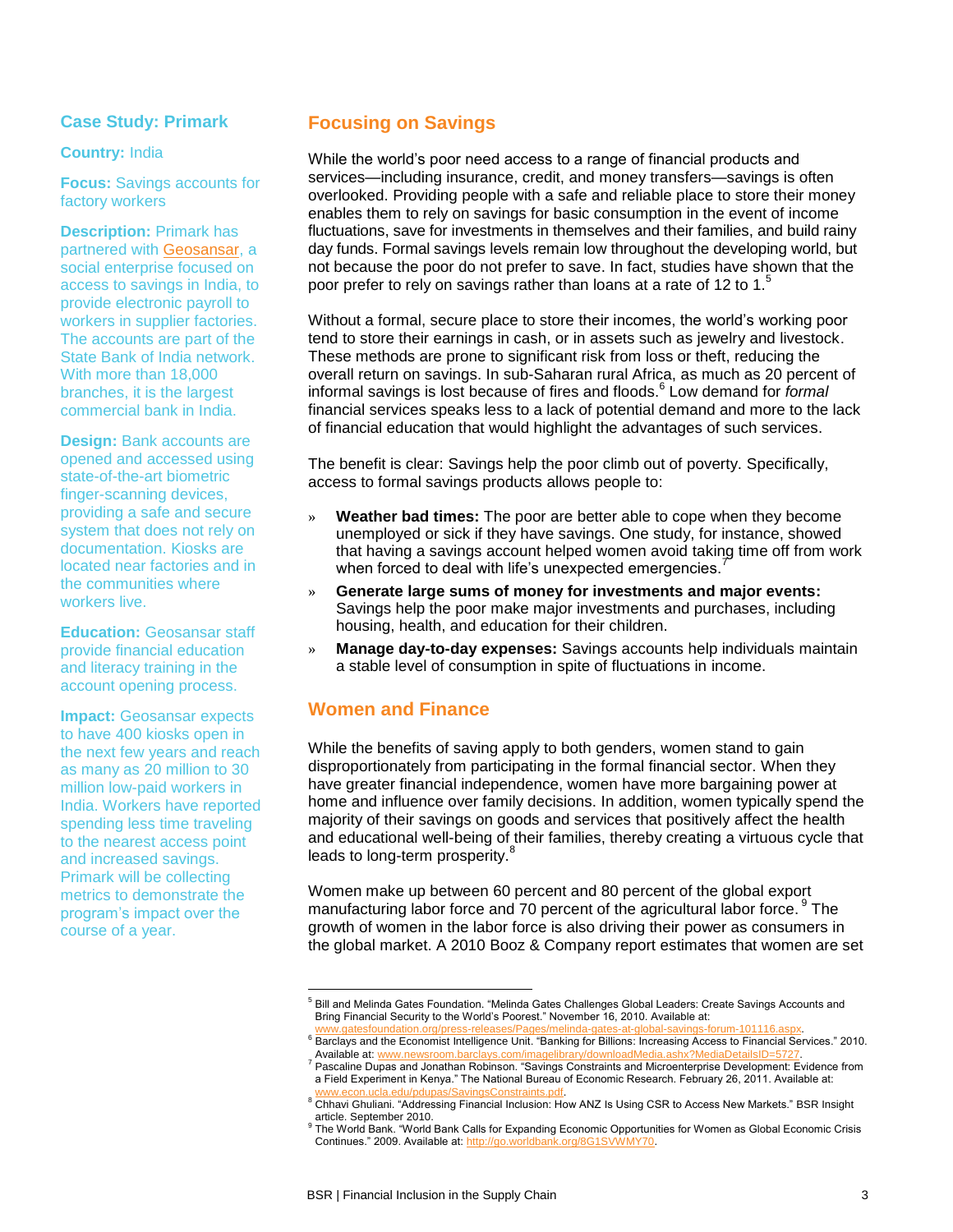# **Case Study: Australia and New Zealand Banking Group (ANZ)**

#### **Country:** Cambodia

**Focus:** Mobile banking and remittances for factory workers

**Description:** ANZ started WING for factory workers in Cambodia's garment sector, an industry that represents 80 percent of total exports and 10 percent of the country's GDP. At the time, ANZ found that workers in Phnom Penh were annually sending 5 million remittances, using mostly informal means, at a cost of up to 3 percent of the transfer amount. WING provides the same services for about half the cost.

**Design:** WING relies on a network of 42 microfinance institution branches and 500 rural merchants, such as mobile phone shops and convenience stores. Customers can withdraw and deposit cash at any of these locations or send remittances using mobile phones on a variety of networks, allowing WING to reach all 24 provinces of Cambodia in a cost-effective manner.

**Education:** Education is part of the introductory process for new customers. ANZ has also partnered with NGO communications firm Equal Access to deliver radio programs on money management throughout Cambodia.

**Impact:** As of July 2010, WING had more than 150,000 registered users, 56 percent of whom were previously unbanked. Nearly two-thirds of newly banked customers were women.

to surpass India and China as the biggest emerging market.<sup>10</sup> Companies with a large percentage of women in the workforce can particularly benefit from educating workers in their supply chains about financial products and services. Not only will they empower women in their workforce, but they will strengthen their ties to local communities, support prosperity where they manufacture or source goods, and harness the growing purchasing power of women.

# **Closing the Access Gap: The Role of Companies**

Companies across all sectors are well positioned to address barriers to access. With supply chains extending throughout the developing world, companies can access the vast majority of the world's working poor. Using their existing networks of factories and agricultural suppliers, companies can introduce employees to the formal banking sector by automating payroll as direct deposits to individual accounts. This approach will ensure that workers are paid the correct amount on time and prevent potential fraud that sometimes occurs in factories and erodes take-home pay.<sup>1</sup>

The comparative advantage of using supply chains to offer financial services to employees is twofold:

- 1 The supply chain network is already in place, guaranteeing access to the world's working poor without significant infrastructure costs.
- 2 Providing access points at or near employment sites will encourage employees to save some of their paychecks on payday, especially if they are paid through direct deposit.

In addition to encouraging workers to save, automated payroll lets companies provide workers in their supply chains access to other beneficial financial products and services. Many workers migrate from rural areas to work in major manufacturing centers, and they send remittances to their families using expensive informal means. For example, prior to launching a mobile banking and payments service in Cambodia in 2009, Australia and New Zealand Banking Group Limited (ANZ), one of the largest banks in the Asia-Pacific region, found that garment factory workers in Phnom Penh were sending more than 5 million remittances each year, at costs of up to 3 percent of the transfer amount.

Employees are not the only ones who will gain. A recent program by Primark, a global apparel retailer, piloted the use of direct deposits to provide their factory staff with formal savings accounts. This program significantly reduced the time allotted to payroll. The agricultural sector, in which farmers continue to be paid in cash, can expect similar benefits from this change. Starbucks, for example, believes group savings programs will help its coffee suppliers improve their financial well-being and better adapt to the global market.<sup>1</sup>

Some studies suggest that access to savings reduces the number of sick days employees take. They are able to afford medications before illness forces them

l Booz & Company. "The Third Billion." June 27, 2010. Available at:

ome/what\_we\_think/40007409/40007869/48487877.

<sup>11</sup> Sarah Butler. "New Look and Primark Help Indian Factory Workers to Open Bank Accounts." *The Telegraph.*  May 8, 2011. Available at: www.telegraph.co.uk/finance/newsbysector/banksandfinance/8501060/New-L [Primark-help-Indian-factory-workers-to-open-bank-accounts.html.](http://www.telegraph.co.uk/finance/newsbysector/banksandfinance/8501060/New-Look-and-Primark-help-Indian-factory-workers-to-open-bank-accounts.html)

<sup>&</sup>lt;sup>12</sup> Edward Millard. "Increasing Profitability for Farmers Supplying to the International Coffee Market by Improving Supply Chain Management, Including Traceability." Available at: chainpartnerships.org/cairo/papers/EdwardMillardCoffee.pdf